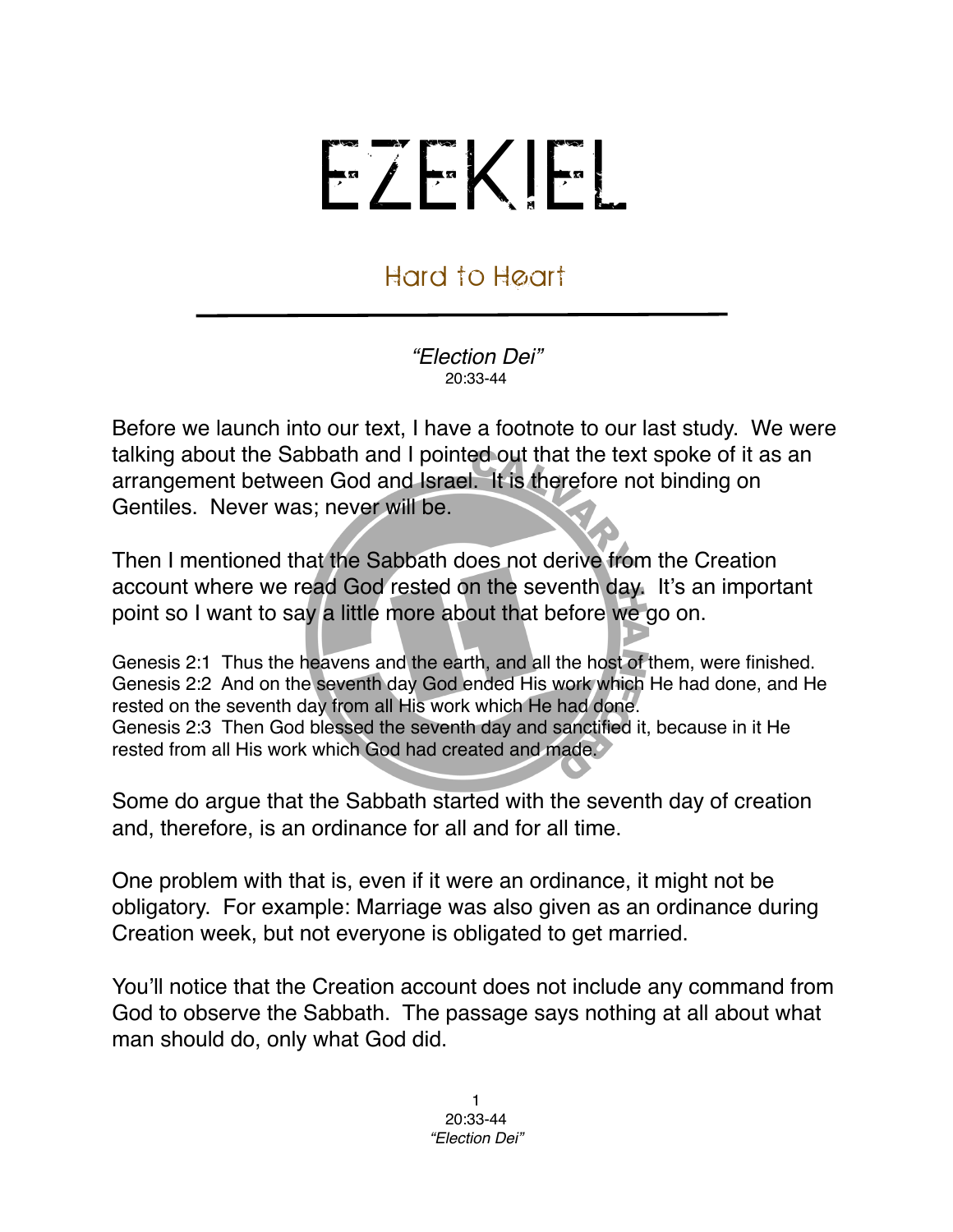Further, there is no record in the Bible at all of any command to Adam's descendants to keep the Sabbath until you get to the Law of Moses when it is given as a sign between God and Israel. No record of it being observed from Adam to Moses exists.

Finally, the Creation account speaks of "the seventh day" and does not use the technical term, *shabbat*. True, the seventh day, Saturday, is the day on which the Jews keep shabbat; but that does not make the seventh day the Sabbath. July 4th is our Independence Day. Other nations of the world don't celebrate it, however, just because it is July 4th.

CAL

Don't let folks judge you as to days, and diets, etc., etc.

Now to our text for tonight...

What does it really mean, that Israel is God's elect nation, the Jews His chosen people?

A distinction must be made between the nation and the individuals in the nation.

Israel as a nation was the object of God's national election. It put them into a place of privilege and blessing.

The great passage describing Israel's national election is Deuteronomy 7:6-8.

Deuteronomy 7:6 "For you are a holy people to the Lord your God; the Lord your God has chosen you to be a people for Himself, a special treasure above all the peoples on the face of the earth.

Deuteronomy 7:7 The Lord did not set His love on you nor choose you because you were more in number than any other people, for you were the least of all peoples; Deuteronomy 7:8 but because the Lord loves you, and because He would keep the oath which He swore to your fathers, the Lord has brought you out with a mighty hand, and redeemed you from the house of bondage, from the hand of Pharaoh king of Egypt.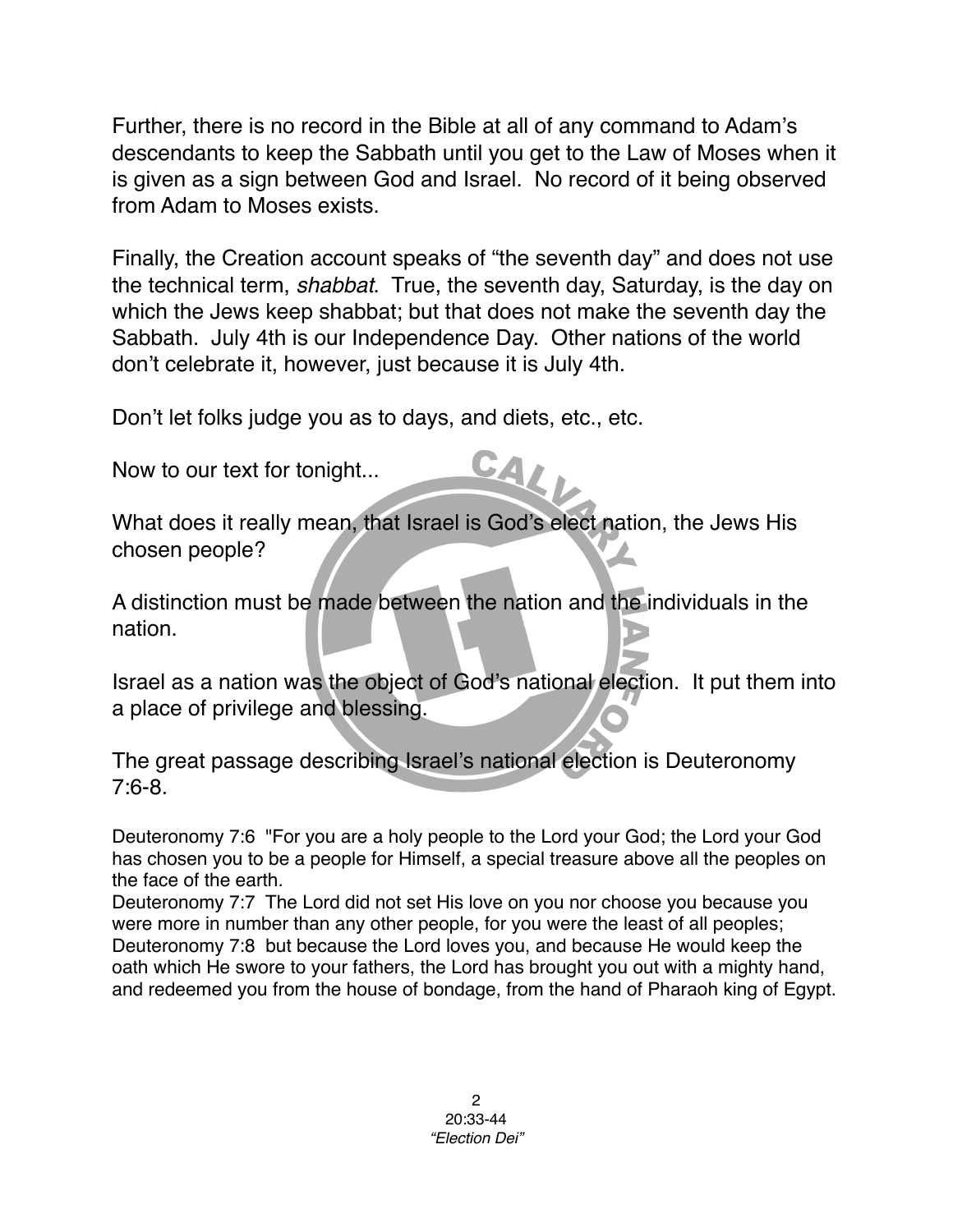Israel's national election guarantees that God's purpose for choosing the nation will be accomplished and that the elect nation will always survive as a distinct entity.

National election does *not* guarantee individual salvation. Each individual Jew within the nation much believe and then it is counted by God for righteousness. These individuals make up what is sometimes called the believing remnant of Israel.

When Jesus came to earth, He offered to the nation of Israel the promised kingdom of Heaven on earth. The nation, through its leaders, rejected the offer. The kingdom was thus postponed, to be offered a second time, at the Second Coming of Jesus to the earth.

Mean time the nation of Israel, as a discipline, has been dispersed throughout the world. Nevertheless, miraculously they remain a nation which makes perfect sense since they are God's elect nation.

A new entity, the Church, is being formed. It is a mystery previously concealed but now revealed in the time in which we live. When the Church is complete, Jesus will return in the air to resurrect and rapture believers of the Church Age.

Then follows a seven-year period of time, the Tribulation, upon the earth. It is especially dedicated to revealing to individual Jews that Jesus is their Messiah. Two-thirds of the Jews will be killed, but the one-third that survive will be a believing remnant - individual Jews who are saved.

The Lord will return to earth. The believing remnant will recognize Him as their Messiah. At that time Israel it will be possible to say all Israel is saved. The elect nation will consist of only the believing remnant.

Our text at the end of chapter twenty looks towards this future time, this dispersion and regathering.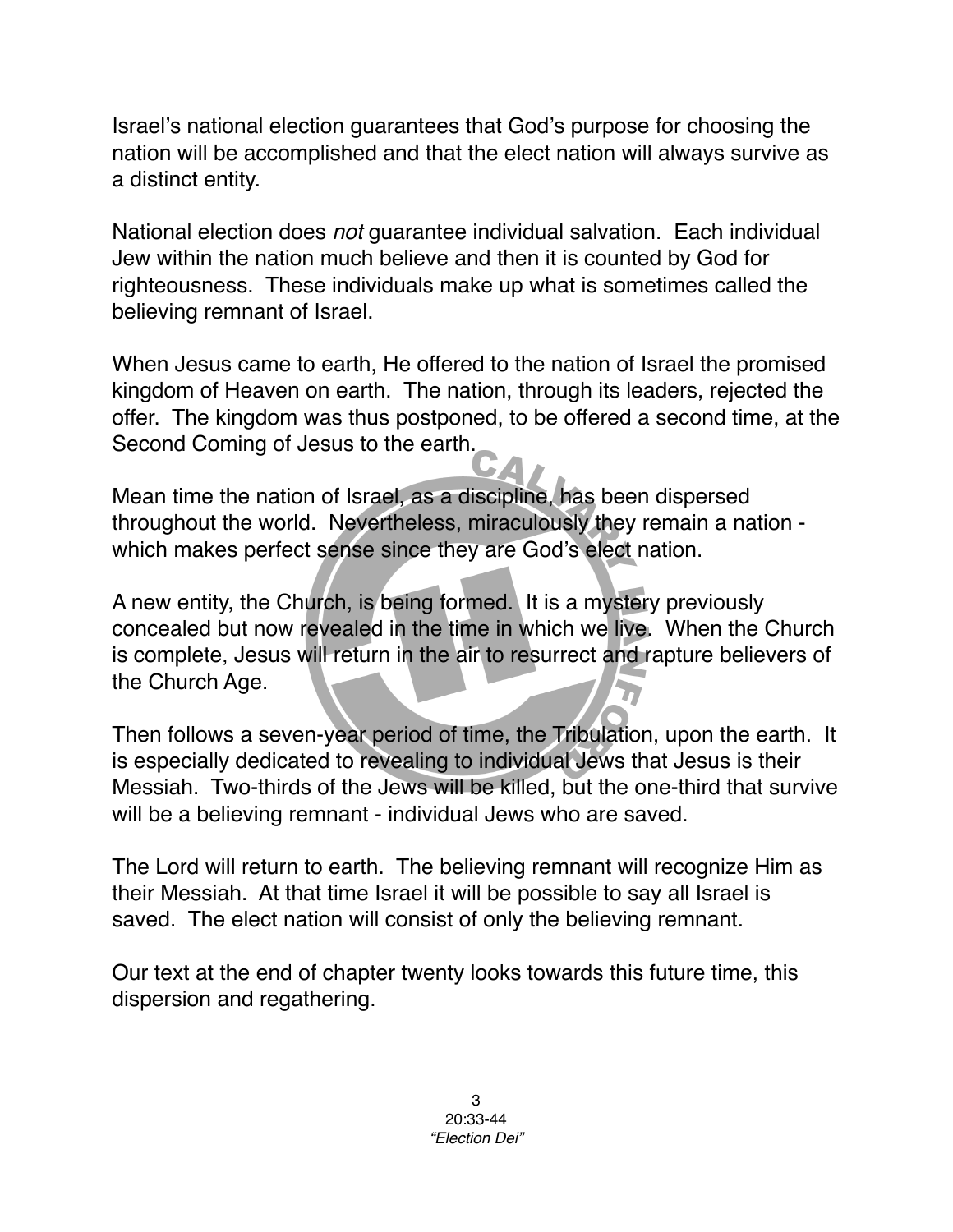Ezekiel 20:34 I will bring you out from the peoples and gather you out of the countries where you are scattered, with a mighty hand, with an outstretched arm, and with fury poured out.

Ezekiel 20:35 And I will bring you into the wilderness of the peoples, and there I will plead My case with you face to face.

Ezekiel 20:36 Just as I pleaded My case with your fathers in the wilderness of the land of Egypt, so I will plead My case with you," says the Lord God.

The Jews being addressed were not "scattered" in many "countries." They were in Babylon. They would remain there for seventy years then be brought back to Jerusalem. This scattering is therefore something in the farther future.

The Jews would be scattered again, in 70AD, when Titus and his legions destroyed Jerusalem, leaving no stone unturned. It is that scattering that God was talking about.

They would be scattered "into the wilderness of the peoples," meaning out of the Holy Land and all through the world. Historically, this is exactly what has happened to Israel as a nation.

God said a time would come when He would again plead with them. He compared it to when He first delivered the nation from bondage in Egypt. Only in this future deliverance, they will come from all over the world.

Ezekiel 20:37 "I will make you pass under the rod, and I will bring you into the bond of the covenant;

Ezekiel 20:38 I will purge the rebels from among you, and those who transgress against Me; I will bring them out of the country where they dwell, but they shall not enter the land of Israel. Then you will know that I am the Lord.

"Pass under the rod" is terminology borrowed from shepherding. The shepherd would inspect his sheep by using his rod to look beneath their coat, searching for defects or blemishes or parasites.

Here it is being applied to individual Jews. God will fulfill His unconditional covenant with them. It seems to be a reference to the New Covenant of giving them a new heart to worship Him. It's the Millennial Kingdom, with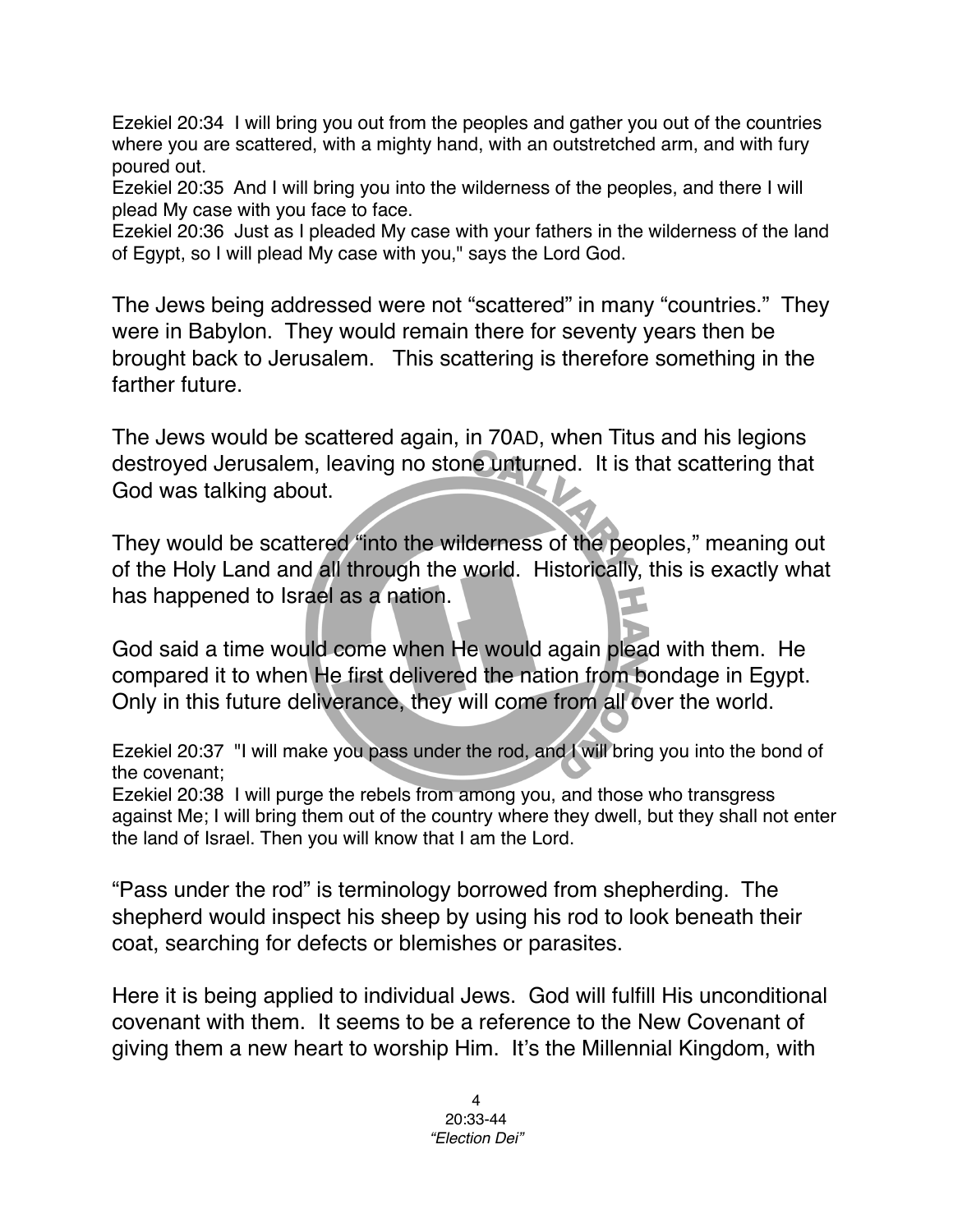its center in Judea. God was talking about the one-third of Jews who would constitute the believing remnant after the Tribulation.

Many will not pass the inspection. They will "not enter the land of Israel," or the kingdom for that matter. These are the two-thirds of the nation that die in their unbelief during the Tribulation.

Ezekiel 20:39 "As for you, O house of Israel," thus says the Lord God: "Go, serve every one of you his idols - and hereafter - if you will not obey Me; but profane My holy name no more with your gifts and your idols.

This is a tough verse. Some therefore suggest it is sarcasm. But if we keep it in context, and remember we are looking into Israel's future, it might make more sense. CA,

These words might describe the discipline the nation is under since the destruction of Jerusalem in 70AD. The word for "serve" is a tech-term used to describe the service of the priests in the Temple. You might recall that the Jews were profaning the Temple by setting-up idols in it. They are no longer going to be able to "profane" the Lord by bringing "gifts and... idols" to Him in the Temple, *since there will be no Temple during the time of their world-wide dispersion!*

All that will change in the future.

Ezekiel 20:40 For on My holy mountain, on the mountain height of Israel," says the Lord God, "there all the house of Israel, all of them in the land, shall serve Me; there I will accept them, and there I will require your offerings and the firstfruits of your sacrifices, together with all your holy things.

There *will* be a future Temple, on the "holy mountain, on the mountain height of Israel." Worship will be re-established.

We follow the news and trends regarding the rebuilding of the Temple. We know from passages in Daniel and the Revelation that a Temple will exist in the Tribulation. But the Tribulation Temple is not what the Lord is looking forward to. That Temple will be served by nonbelieving Jews.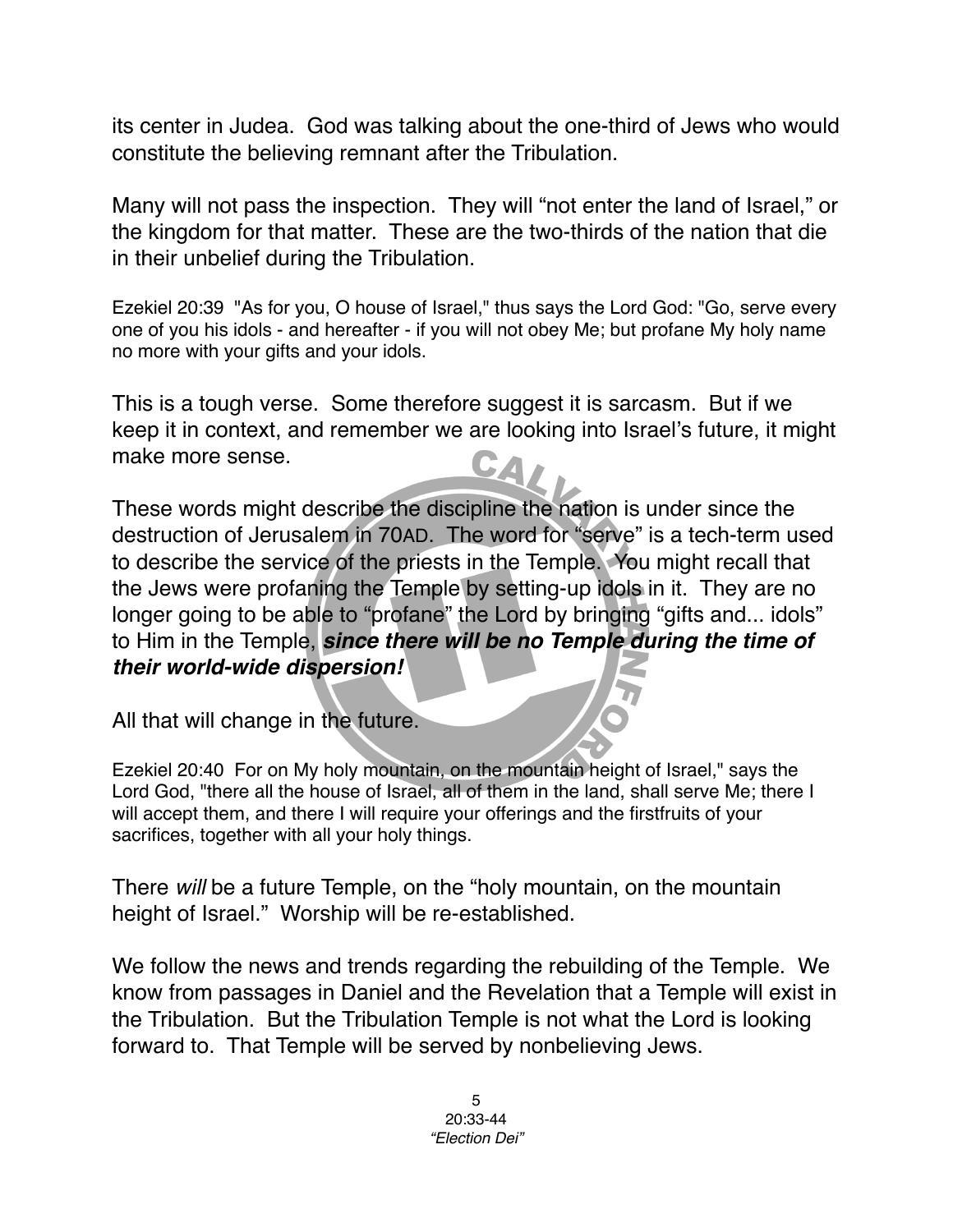Still, it's exciting to realize that a Temple must exist in the Tribulation. Efforts to build it mean we are nearing that time.

As I've told you, the actual site of the Temple is probably not where the Muslim mosque now sits. There are at least two other possibilities, based on solid archaeology.

And the Temple itself could be erected in next to no time. It consists of the Holy Place and the Holy of Holies - two relatively small rooms.

Ezekiel 20:41 I will accept you as a sweet aroma when I bring you out from the peoples and gather you out of the countries where you have been scattered; and I will be hallowed in you before the Gentiles.

Israel, God's elect nation, will be the key nation in the Millennial Kingdom. Jerusalem will be the capital of the world.

Ezekiel 20:42 Then you shall know that I am the Lord, when I bring you into the land of Israel, into the country for which I raised My hand in an oath to give to your fathers.

God will keep His promises, all of them, to the letter.

A lot of people think that God is through with Israel as a nation. For example, there is a theological position called amillennialism. The amillennial view holds that the thousand years mentioned in Revelation 20 is a symbolic number, not a literal description; that the millennium has already begun and is identical with the current Church Age. Amillennialism holds that while Christ's reign during the millennium is spiritual in nature, at the end of the Church Age, Christ will return in final judgment and establish a permanent physical reign.

It is popular among the denominations that consider themselves Reformed. Along with denying a literal thousand year kingdom, they deny both a national restoration of Israel and the salvation of the believing remnant. They say there is no future for anything 'Israel,' only for the Church.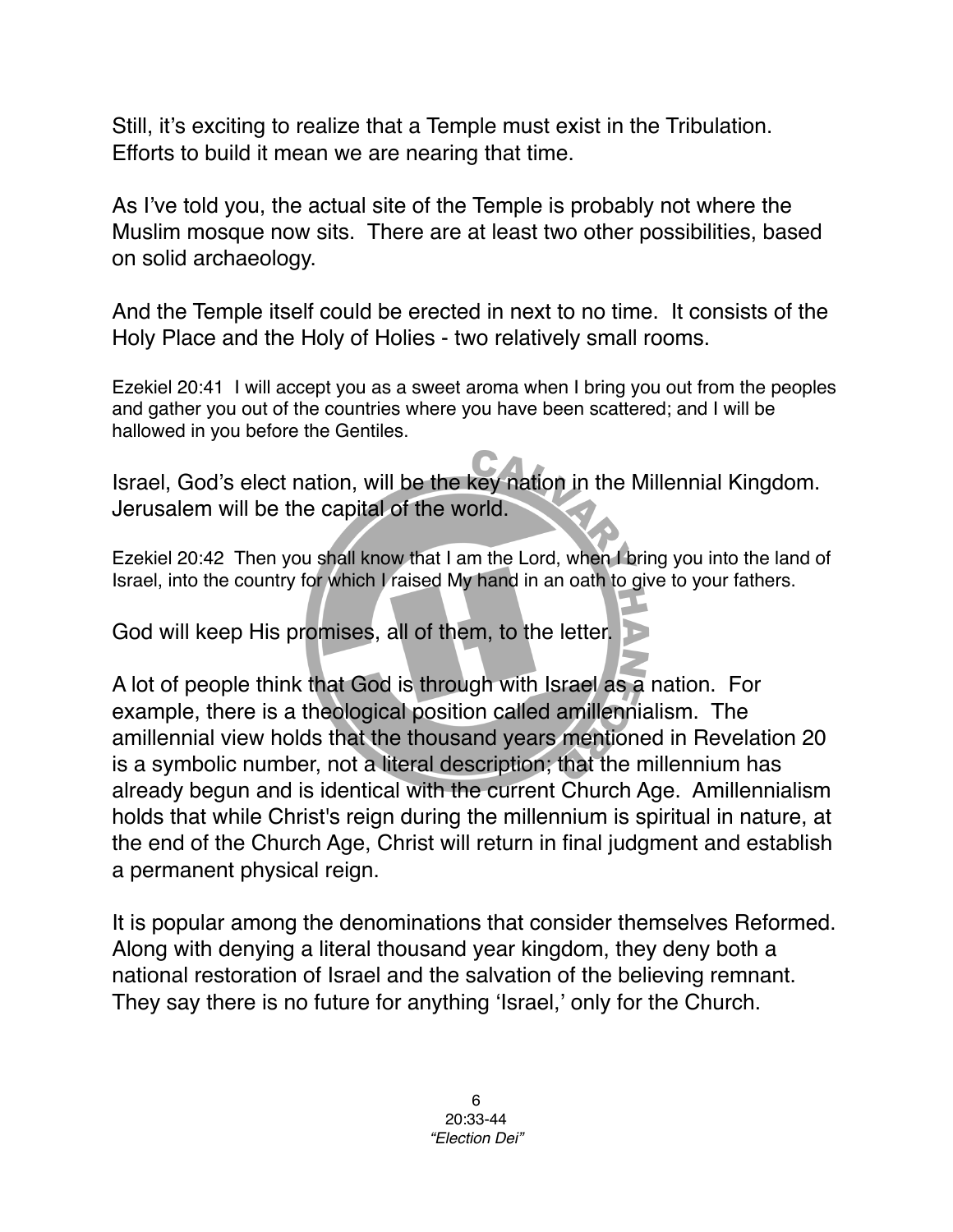For us, the big problem with amillennialism is that it does not take the Bible in its plain, literal sense. It spiritualizes passages.

But that's not all. If God isn't going to keep His promises to Israel, then two things trouble me:

- 1. Why not? Is He unable to keep His promises? Is He unwilling? Unfaithful?
- 2. If He can renege on His promises to Israel, than will He do the same to me?

*Not to worry!* God is able, willing, and faithful to keep His promises to Israel and to us.

And, really, all you need to do to see that amillennialism is incorrect is look at the rebirth of Israel as a nation on May 14, 1948 - just as prophesied.

Ezekiel 20:43 And there you shall remember your ways and all your doings with which you were defiled; and you shall loathe yourselves in your own sight because of all the evils that you have committed.

Think of this verse in light of what you read in Zechariah 13:8-9.

Zechariah 13:8 And it shall come to pass in all the land," Says the Lord, "That twothirds in it shall be cut off and die, But one-third shall be left in it: Zechariah 13:9 I will bring the one-third through the fire, Will refine them as silver is refined, And test them as gold is tested. They will call on My name, And I will answer them. I will say, 'This is My people'; And each one will say, 'The Lord is my God.' "

God will reveal Himself to Israel through the Tribulation and the remnant will be saved and call upon the Lord. They will "loathe [themselves]... because of all the evils... committed" by Israel as a nation, as God's elect nation.

Ezekiel 20:44 Then you shall know that I am the Lord, when I have dealt with you for My name's sake, not according to your wicked ways nor according to your corrupt doings, O house of Israel," says the Lord God.' "